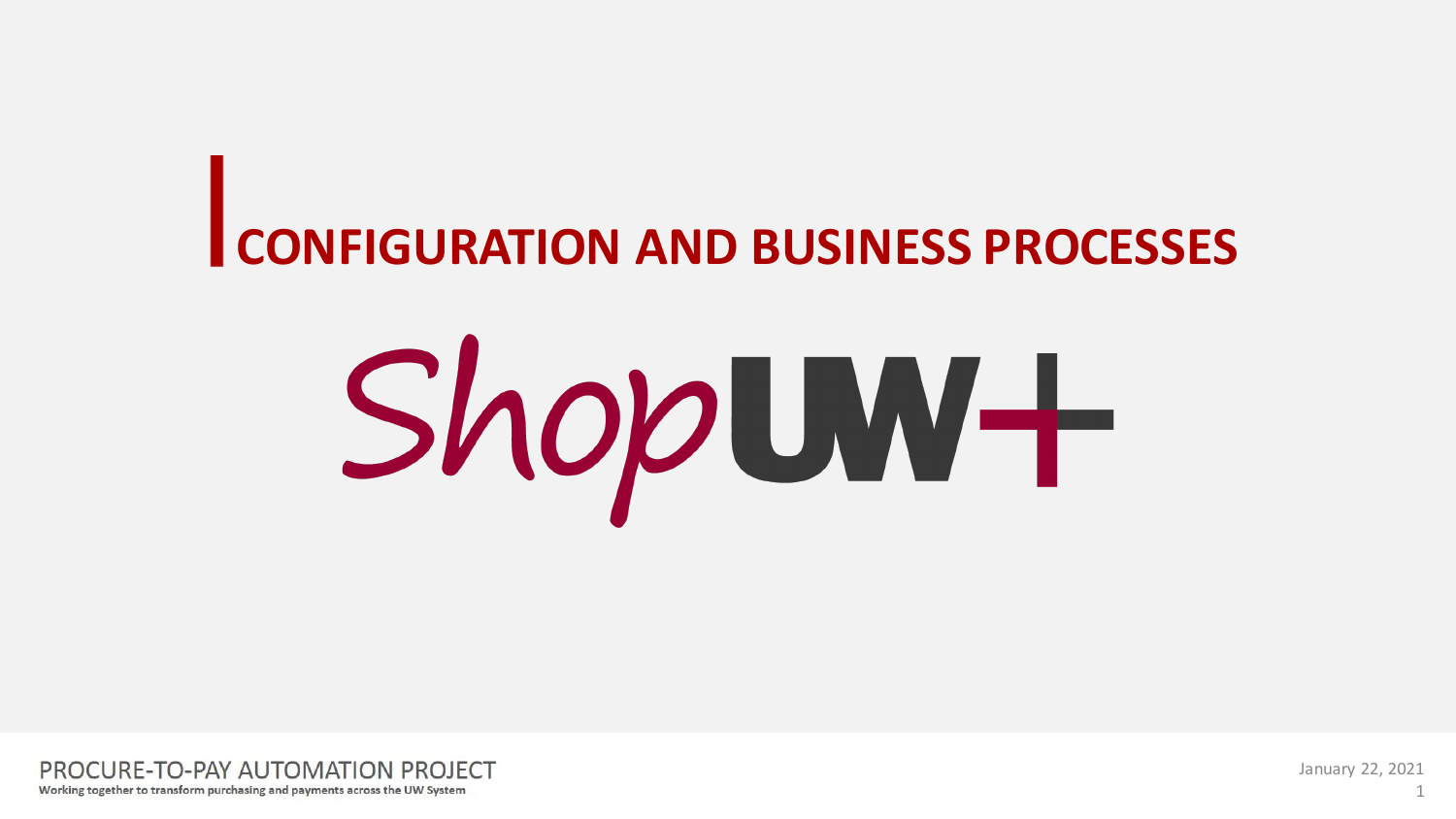## **VISIBILITY TO STATUS**



*"I submit the paperwork, and then there's a black hole for many weeks until it shows up in WISER"*

*"It seems to go from [Division] quickly and then it goes into a black hole and no one knows anything about it for 2 weeks"*

*"These [DPs] get "lost in space" for 6-8 weeks when they leave the department."*

- Users can see status for their orders, whose "desk" it's on for approvals, payment status, etc.
- Users can see history of all actions for the end-toend process, shopping-to-payment for their orders
- Some visibility may be limited due to confidentiality (e.g. recipients of test subject payments)
- Encumbrances will be visible in WISER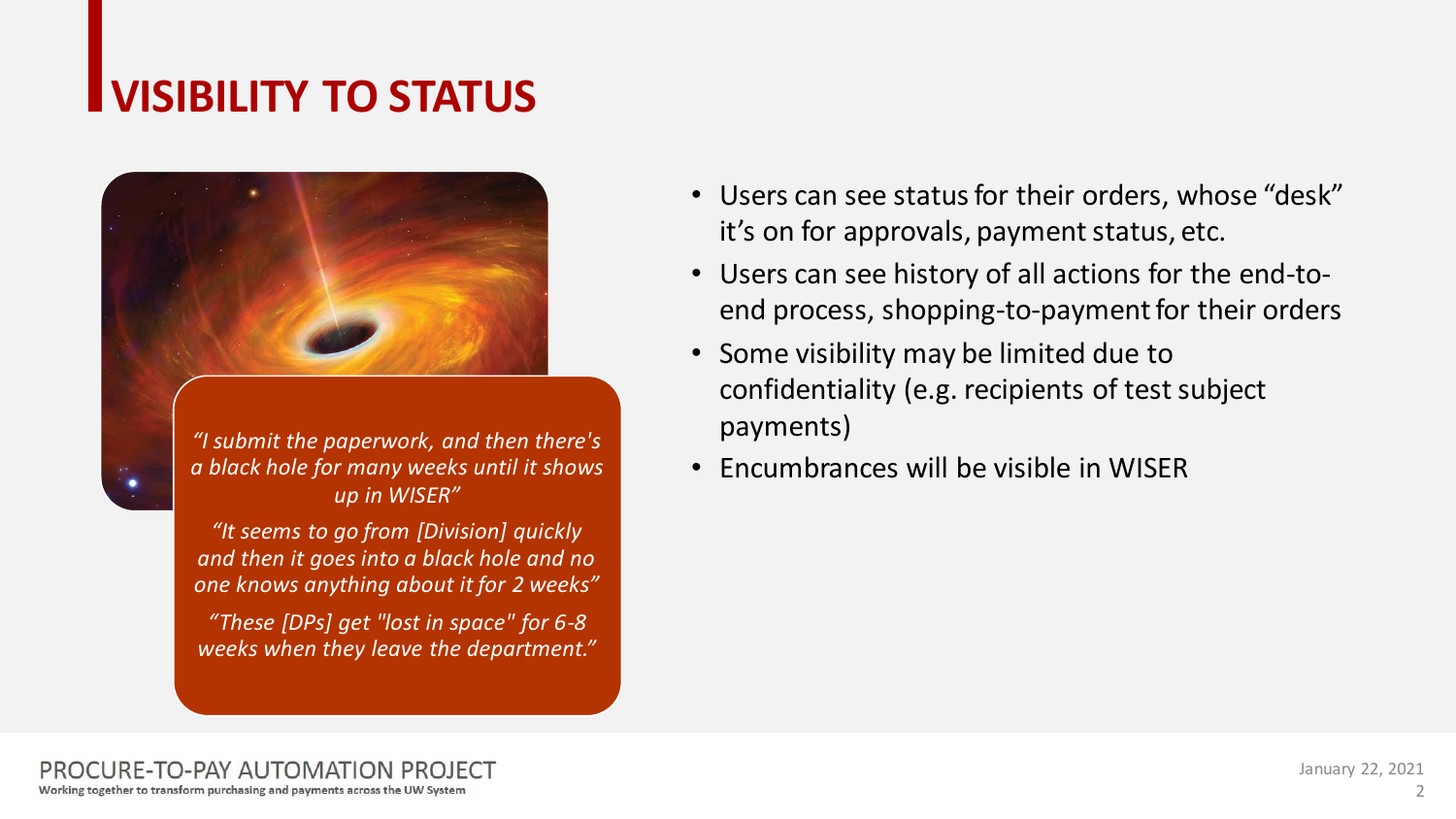## **EASIER TO SEARCH AND LINK CONTRACTS**



*"A better/easier vendor/contract search would also be nice."*

*"There is just so much information required, and it is very hard to figure out if a vendor is on contract or not. These contracts seem to change without warning."*

*"In need of a more robust search function."*

#### **Phase I**

- Central purchasing contracts repository implementation
- Search suppliers/associated contracts and link with purchase orders
- Notifications of important dates (e.g. term or pricing updates) can be set by contract administrators

#### **Phase II**

- Standard templates facilitate new contract authoring
- Supplier performance monitoring functionality introduced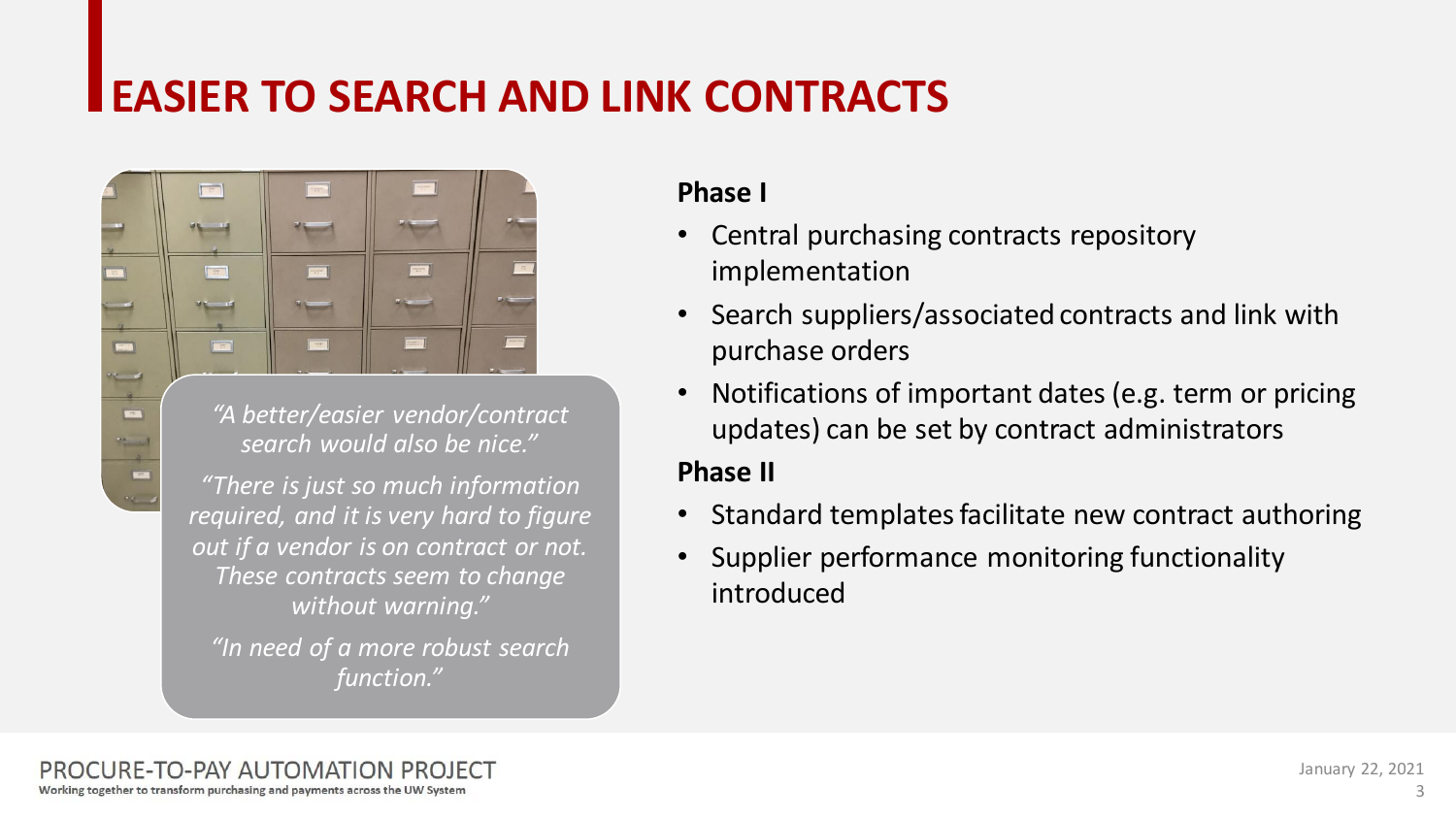## **ELECTRONIC WORKFLOWS**



*"Online approval workflow would be a huge step forward."*

*"The entire workflow should be in one tool, so that it is easy to find and track."*

*"The fact that we were/are signing and routing paper is unacceptable*."

- Electronic workflows are a key element of the business process transformation
- A variety of factors can determine workflow (e.g. funding string, type of purchase, \$ value of purchase, etc.)
- Approval requests will be sent by email with a link
- Alternative routing paths for workflow when approvers aren't responsive
- The goal is to standardize workflows across campus while maintaining some flexibility to address unique situations
- Contract execution will be streamlined using electronic workflow and signature
- Electronic approvals will enhance internal controls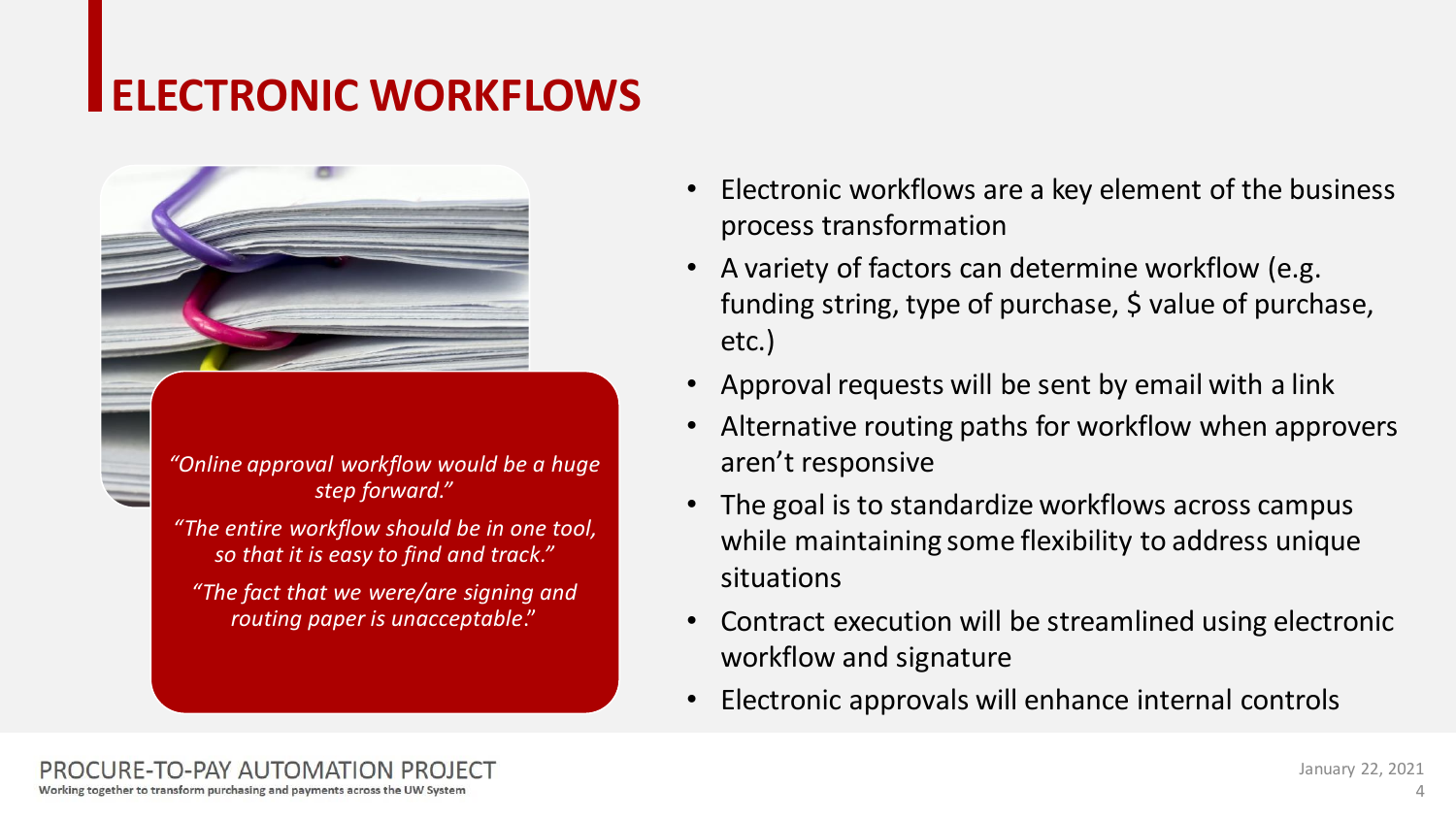## **MOVE FROM PAPER TO ELECTRONIC PROCESSES**



*"That any of it is a paper process is a joke in today's world. The time wasted for handwritten signatures, manual travel, manual tracking, and redoing lost paperwork is an expensive sunk cost - more than the time that would be spent on the learning curve of an electronic system. UW-Madison is at minimum 5-10 years behind the curve on this area, even with other UW universities in the state."*

- Paperless processes
- Electronic approvals and document attachment
- Easy access to supporting documents
- Electronic forms capability assists with:
	- Non-standard purchases (e.g. non-catalog, services, etc.)
	- DP and PIR requests
	- Encumbrance management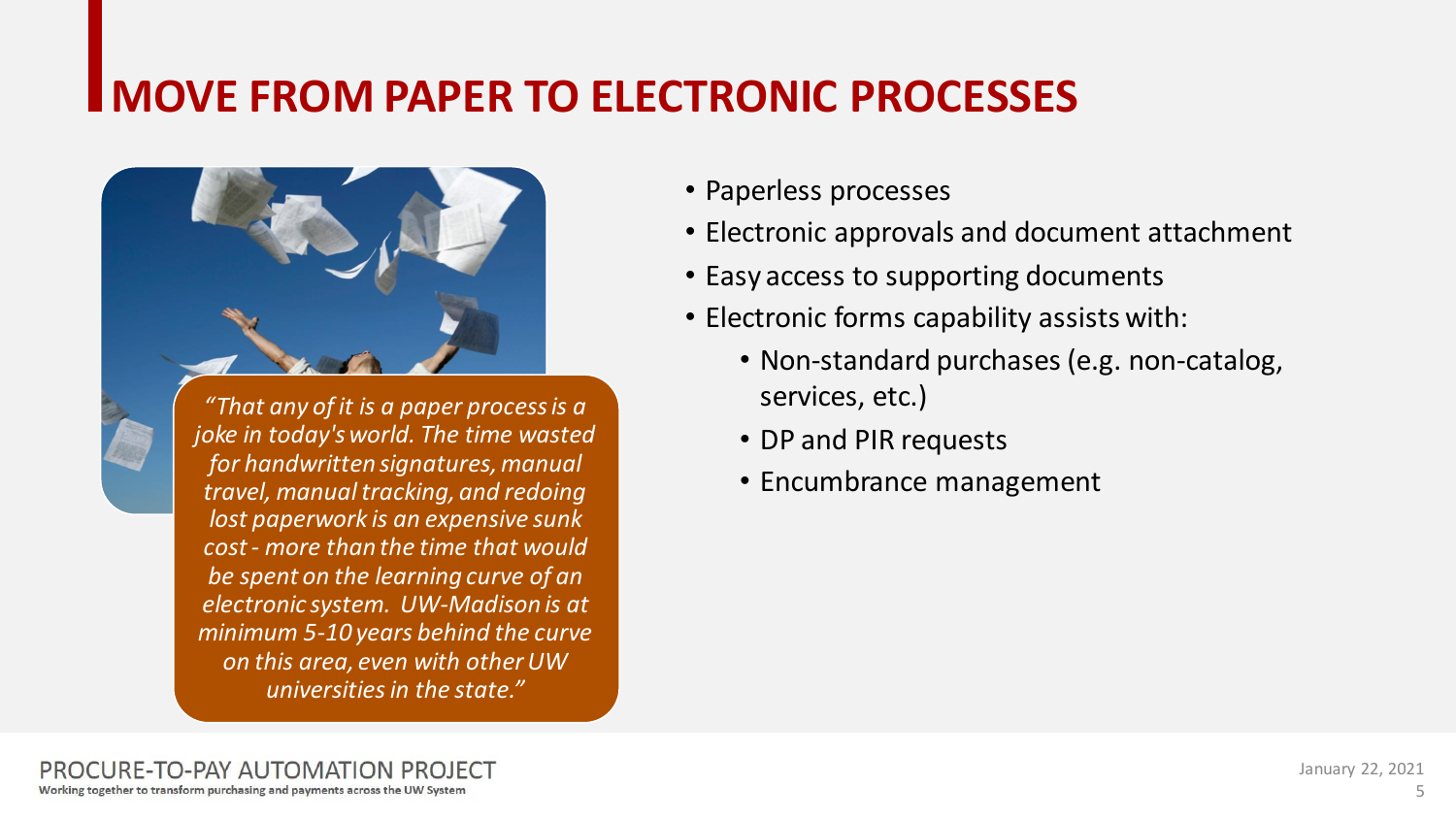## **INTEGRATED SYSTEMS**



*"Include in all-in-one tool with requisitions and PIRs"*

- All purchasing and payment transactions run through one platform
- Integration with SFS to exchange data SFS remains financial system of record
- Encumbrances in SFS flow to WISDM/ WISER
- Integration with enterprise financial system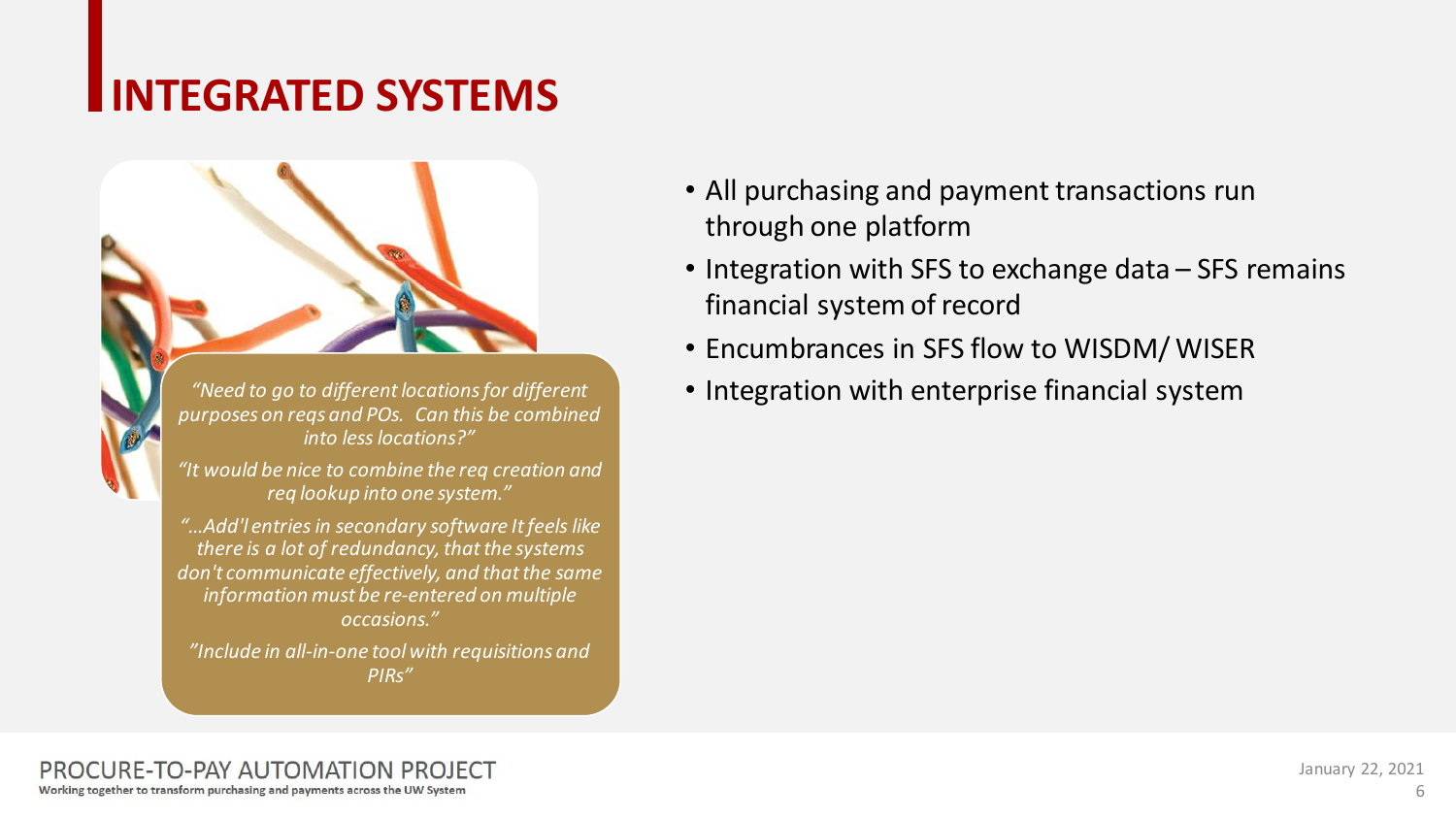## **BASIC ROLES**

#### **Shopper**

- Responsible for shopping for goods and services, creating carts, and assigning carts to Requestors.
- •Limited user access outside of shopping functionality and purchasing permissions
- •Automatically assigned to every UW Employee
- •Do not need to know funding string
- •Can do purchase of less than \$100 without additional funding approval

#### **Requestor**

- Responsible for reviewing and submitting requisitions for approval.
- •Finalizing accounting/shipping information, providing attachments and submitting requisitions for approval
- •A natural progression from the shopper role

#### **Approver**

- •Responsible for reviewing all requisitions submitted for their specific approval
- •May be allowed to approve, return, reject, forward, or add comments to requisition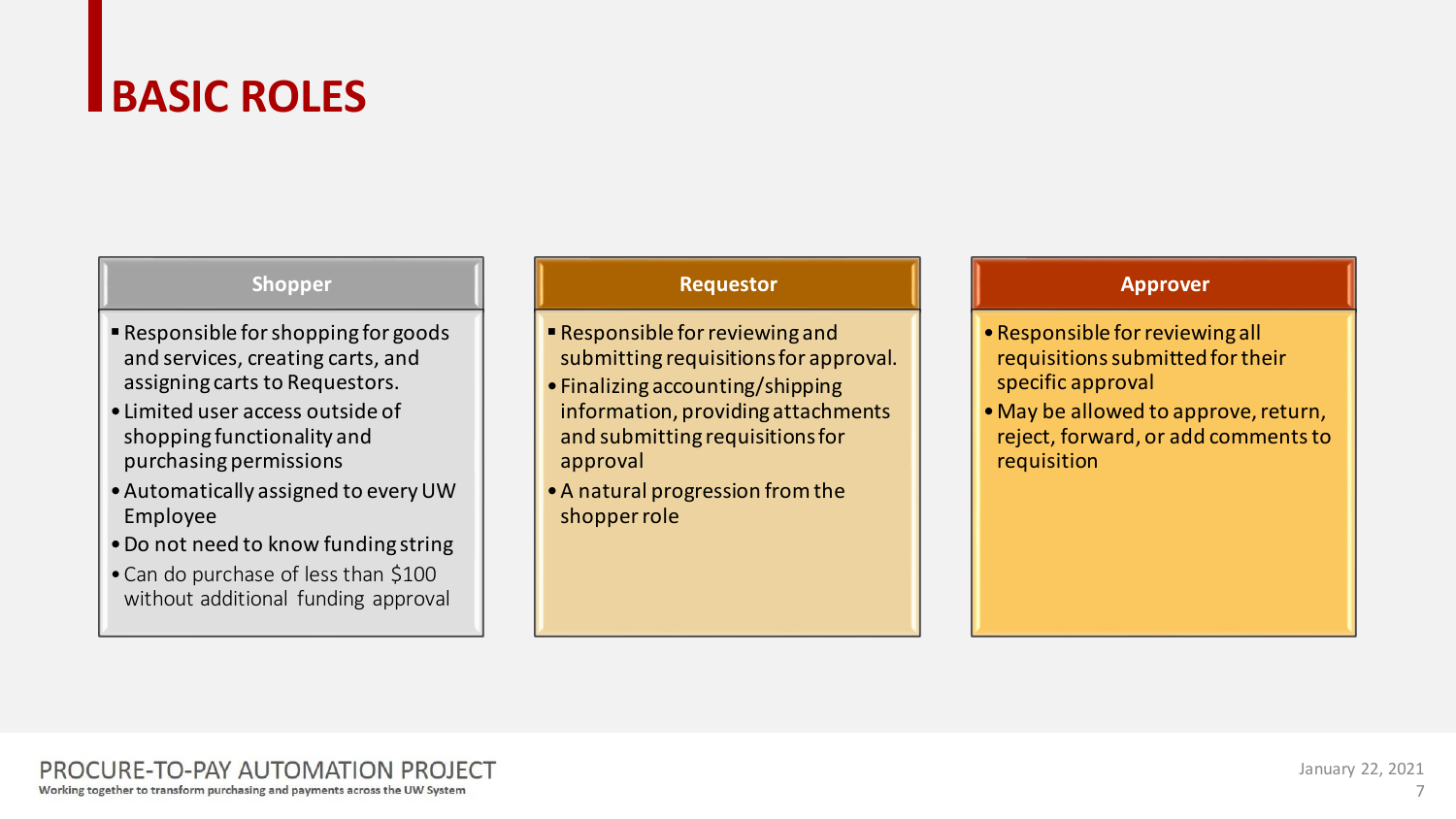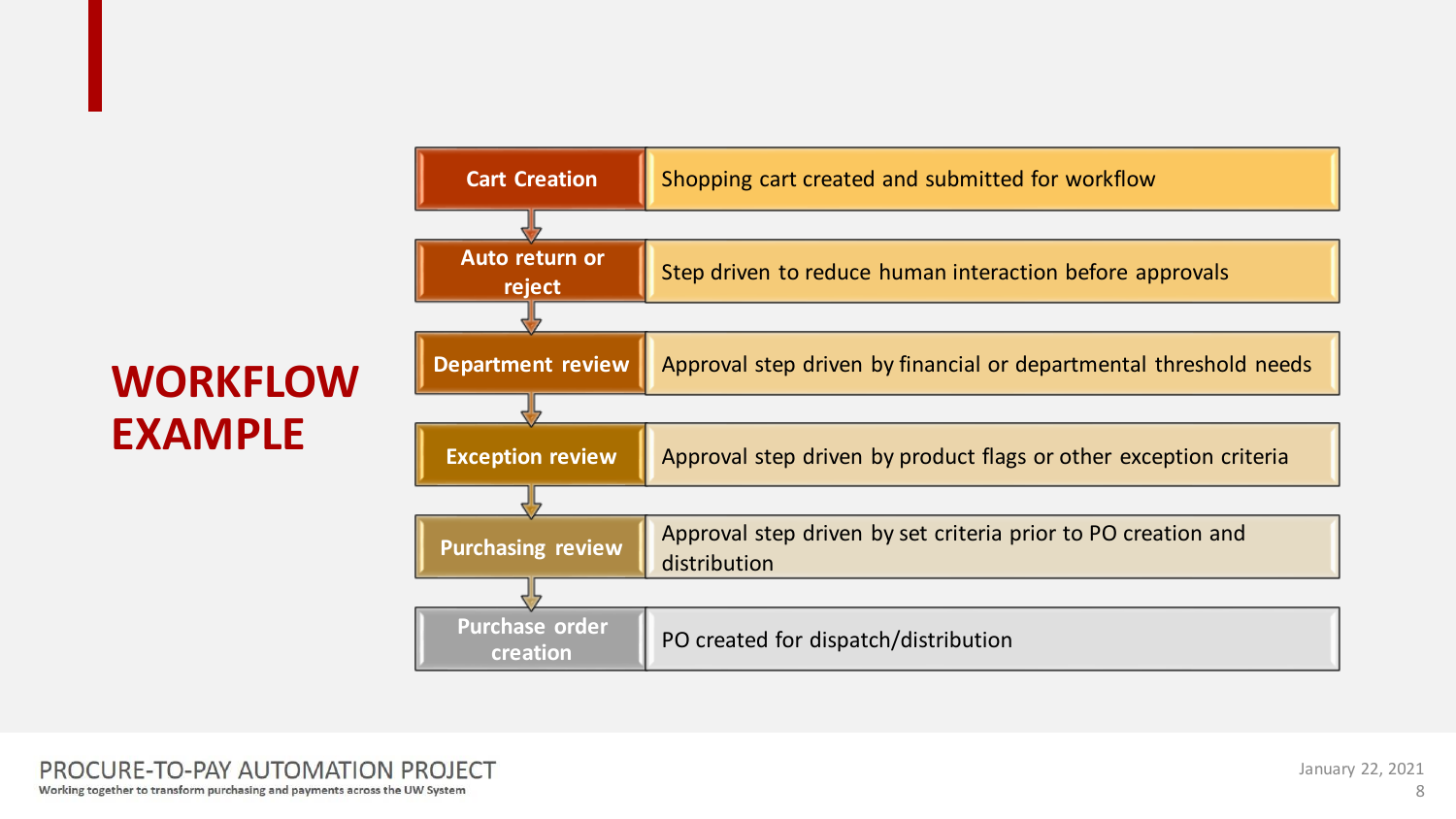## **SHARED SUPPLIER FILE**

sales Order *"Move it [DP process] online, with a shared vendor file and automated routing for approvals."*

- Integration of UW-Madison's Supplier file and Systemwide Supplier file into one at go-live
- Duplicate supplier clean-up in progress
- Every UW-Madison supplier number will change
- Continuing UW-Madison purchase orders will automatically update with new supplier numbers
- Access to historical data and old-to-new crosswalk in WISER
- Facilitates consolidation of spend across all campuses and leverage of pooled buying power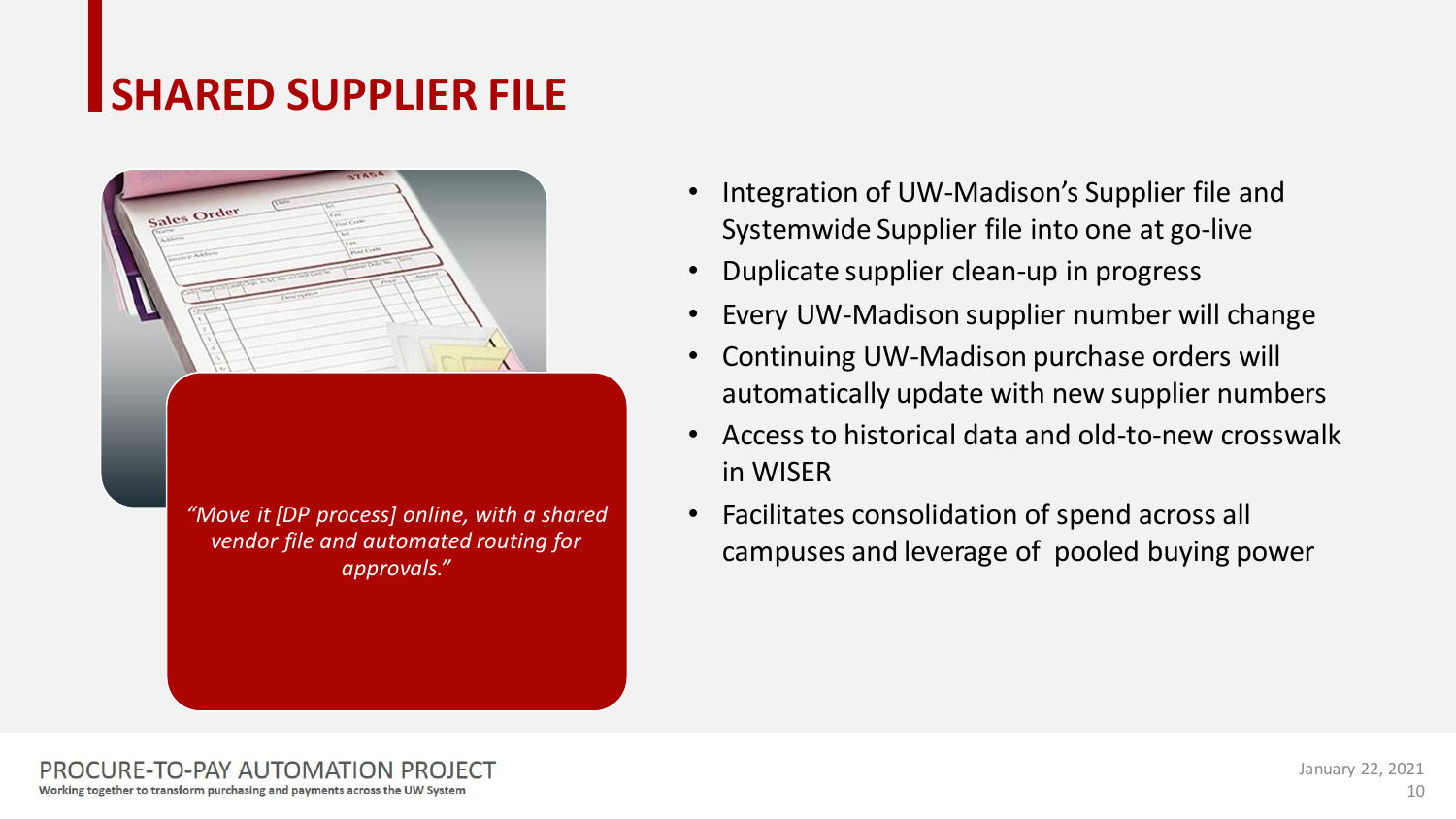## **VENDORS**



*"Searching for products is difficult and not all state vendors have a punch out supplier."*

*The search engine can be difficult (brings up items that have nothing to do with what I searched)."*

*"The shopping experience is not streamlined. It takes a lot of time to find items if you don't have a specific item number. It is difficult to know the best place to get the item if it is offered from different suppliers."*

- Dynamic dashboards will guide users to vendors who have the items they need
- **Catalog Vendors** 
	- Current
		- 23 Vendors
		- 250K orders per year
	- Future
		- Add ~20 catalog vendors
		- Increase to ~400K orders per year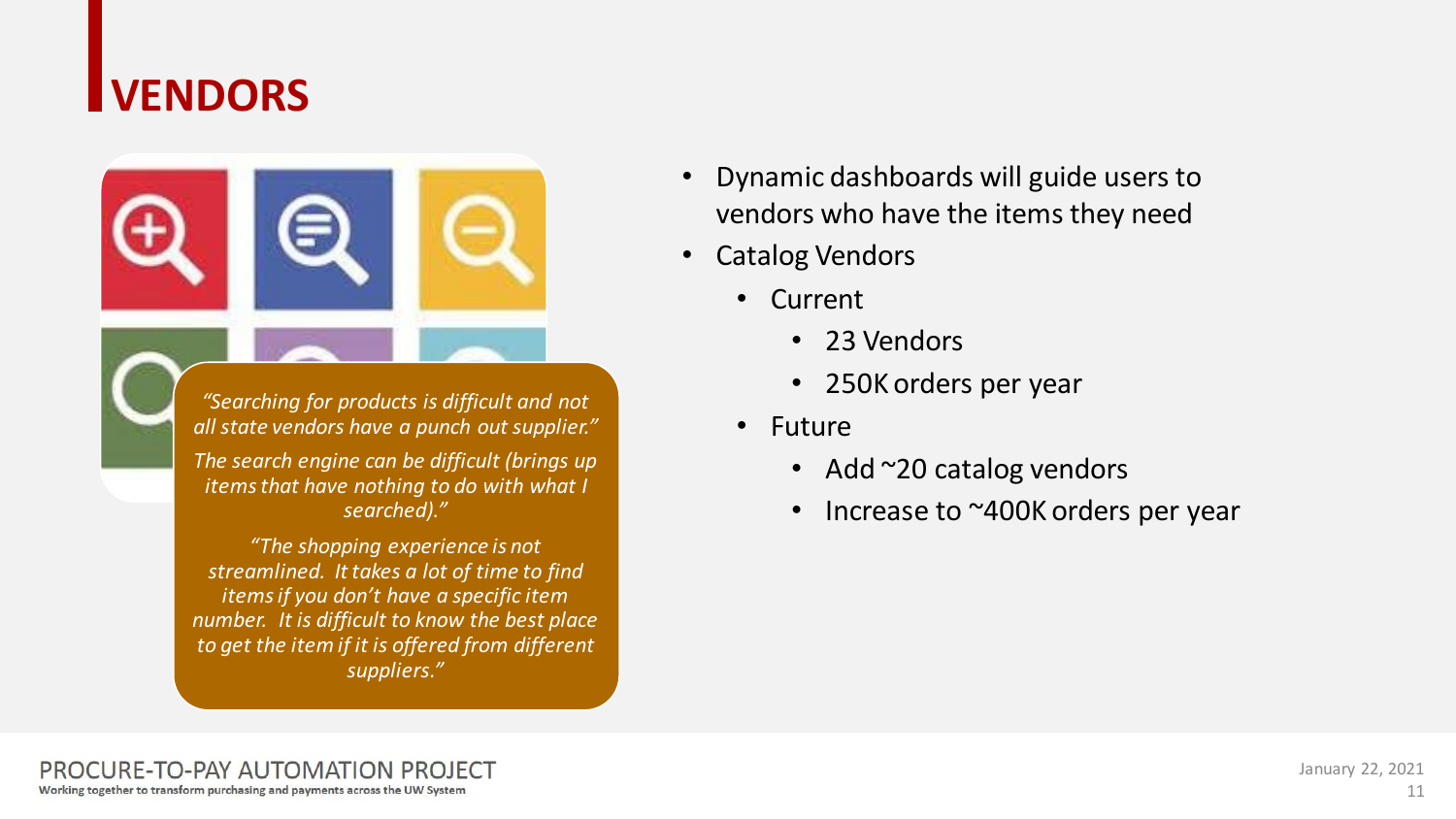## **USER SUPPORT**



*"Would be nice if there was a website or online training PPT I could access to refresh on rules."*

*"…would appreciate overall and ongoing training on how to manage purchasing and payments for a whole office from a very basic level."*

*"Refresher courses for contracts, requisitions, etc. would be helpful." "Great folks to help when needed!"*



- Training will provide staff with knowledge and skills needed to transition to ShopUW+
	- Online role-based training will be provided
	- Self-paced, self-service learning
	- ShopUW+ Foundations
- Based on their role(s) in the system, users will be aligned to a learning path that includes a variety of learning resources:
	- Job Aids
	- Self-paced e-learning & Micro-Learning Modules
	- WebEx Interactive Knowledge Sessions
	- Peer Coaching
- ShopUW+ Essentials, a central web-based training repository, will house job aids, training materials and other information
- Single point of contact for Customer Service